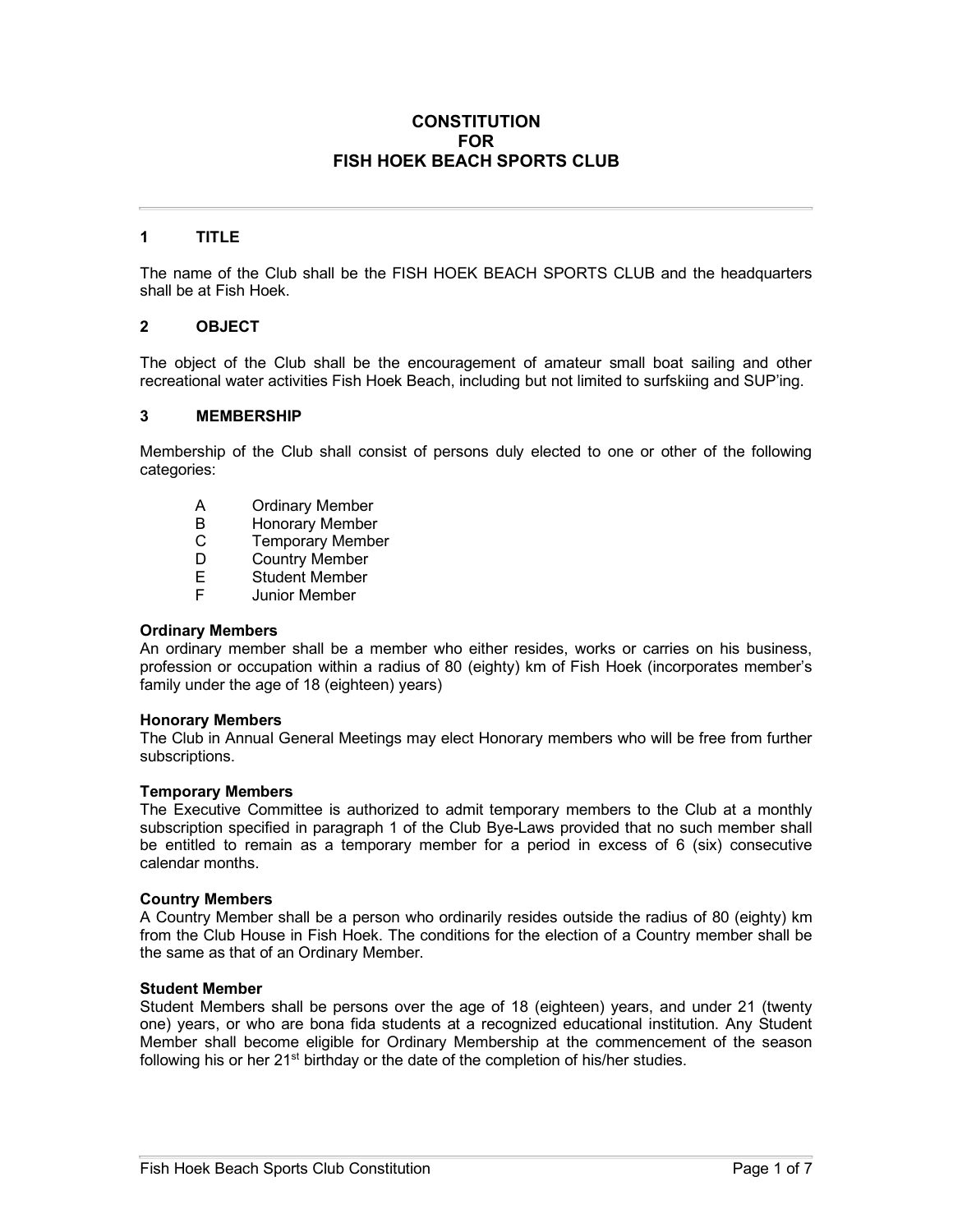### **Junior Members**

Junior Members shall be persons over the age of 7 (seven) years and under the age of 18 (eighteen) years. Any Junior Member shall become eligible for Student Membership at the commencement of the season following his/her 18<sup>th</sup> (eighteenth) birthday.

### **4 NOMINATION AND ELECTION TO MEMBERSHIP**

Except where otherwise provided in this Constitution, candidates for membership shall be nominated as follows:

Every candidate shall be proposed and seconded by two Club members (other than members of the Executive Committee), to whom the candidate must be personally known.

The "Application for Membership Form", duly completed, together with the Entrance fee and subscription, shall be forwarded to the Secretary of the Club.

The candidate shall be introduced to one Flag Officer of the Club and two members of the Executive Committee before the date of ballot.

The election of members shall be vested in the Executive Committee who shall vote by ballot, two negative votes will exclude the candidate. The Honorary Secretary shall notify every candidate of his or her election. A copy of the Club's Constitution and Bye-Laws shall be forwarded to each member on his or her election. No candidate to whose proposal for membership has been rejected shall be considered for election as a member of the Club until the expiration of twelve months from the date of rejection.

The Executive Committee may cancel the membership of any member within six months of the date of election and such member shall not have the right to make any appeal whatsoever nor to demand the reasons for such cancellation of membership, but the subscription and entrance fee (if any) shall be refunded in full.

.

# **5 ENTRANCE FEES AND SUBSCRIPTIONS**

All persons joining the Club, with the exception of members of other Yacht Clubs enjoying reciprocity terms by virtue of which entrance fees are waived, and previous members of the Club who were in good standing at the time of their resignation, shall be liable for an entrance fee on election.

Annual subscriptions shall be due and payable on the 1<sup>st</sup> day of August each year and notices to this effect shall be sent to members prior to that date.

Entrance fees and subscriptions shall be determined from time to time by the Executive Committee published in the Bye-Laws as provided in paragraph 10 of the Constitution. Members joining the Club during the course of the financial year shall pay a pro-rata proportion of the annual subscription calculated from the date of application for membership until the end of the financial year. Entry and membership dues shall be paid in full at the time of admission to the Club.

# **6 NON PAYMENT OF SUBSCRIPTION**

If any member's subscription shall remain unpaid by the  $31<sup>st</sup>$  October, he or she shall no longer be considered a member of the Club, and their names will be posted on the Club Notice Board.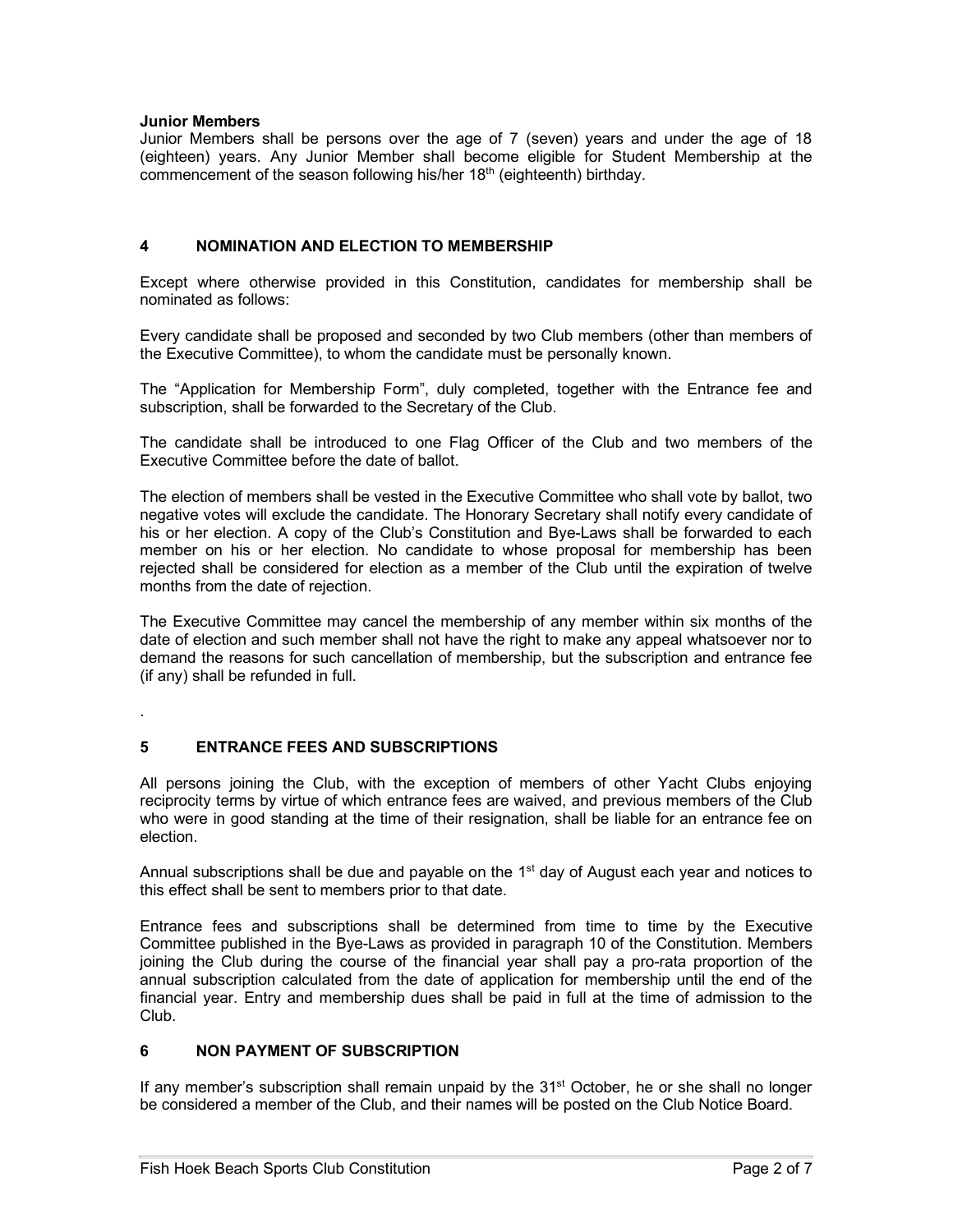Such defaulting members shall automatically cease to be a member of the Club unless and until he or she shall have furnished a satisfactory explanation to the Executive Committee which thereafter, upon payment of his or her of all arrears, reinstate him or her as a member.

### **7 RESIGNATION**

Resignations must be submitted to the Secretary in writing. A member who fails to notify the Secretary of the Club before the renewal date for subscriptions shall be liable for the subscription for the ensuing year.

### **8 CONDUCT OF MEMBERS**

If any member shall have been found guilty of improper conduct by the Executive Committee, after due enquiries, the Executive Committee may by resolution, expel such member from the Club. The member may be given the opportunity to resign in a letter from the Club Secretary and if the member fails to resign within seven days of such a request, then the Executive Committee shall be entitled summarily to expel such a member.

The Executive Committee shall afford such a member a reasonable opportunity of disproving, explaining or justifying his or her conduct before taking action under this clause.

Any member so expelled may appeal against the decision of the Executive Committee by giving notice of his or her intentions to appeal to the Secretary within 10 days of his or her notification of such a decision.

Upon receipt of such notice, the Secretary shall call a Special meeting of the Club to consider such an appeal and the decision of such a meeting shall be final. It is not incumbent upon the Executive Committee to state reasons for an expulsion and no member shall have cause for action for alleged wrongful expulsion.

#### **9 CLUB MANAGEMENT**

The management of the Club shall be vested in the Executive Committee.

#### **10 EXECUTIVE COMMITTEE**

The Executive Committee shall consist of no less than 10 (ten) members, that is to say, no less than 3 (three) Flag Officers , Honorary Secretary, Honorary Treasurer and no less than 4 (four) other persons. If none of the Flag Officers elected to serve on the Executive Committee have served as Flag Officers on the retiring Committee, then the retiring Commodore shall serve on the new Committee as an additional member for one year.

The Executive Committee shall meet once every month and any member who fails to attend three consecutive meetings, not having obtained leave of absence, shall furnish a reasonable explanation or vacate his or her office. Unless otherwise provided in this Constitution, four shall from a quorum at any Executive Committee meeting and any decision shall be by the majority vote.

Any member of the Executive Committee having personal interest in any contract or financial dealing of the Club shall disclose such interest and shall be precluded from voting on the matter. Should such a member not disclose his or her interest he or she shall be deemed guilty of improper conduct.

The Executive Committee may fill any vacancy that may occur in its body during its year of office.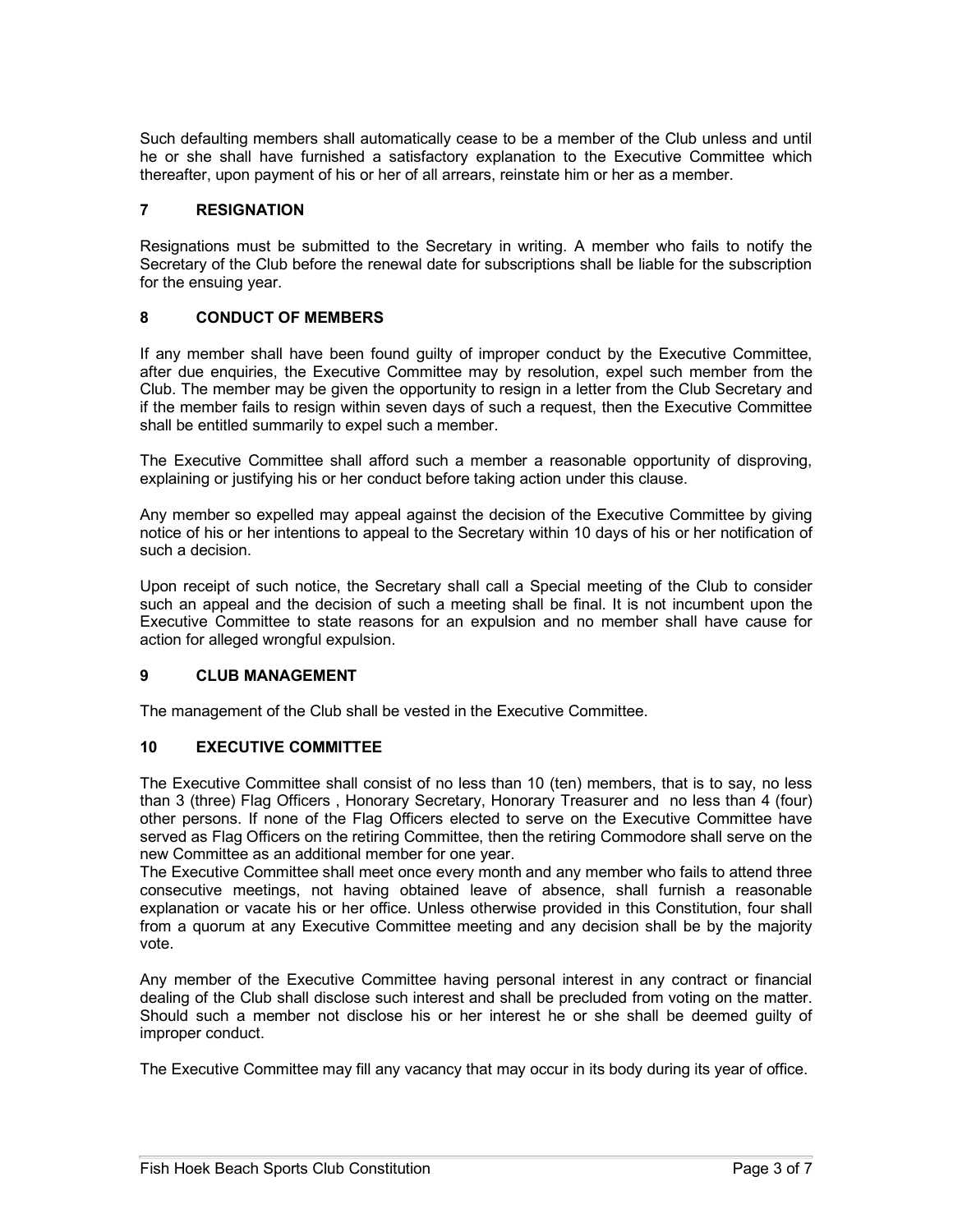The Executive Committee shall have the power to transact all business of the Club which does not specifically, under this Constitution, require the sanction of a General Meeting, which specific provision is not provided in this Constitution. The Executive Committee shall have the power to make, amend and rescind Bye-Laws for the conduct of the Club provided such Bye-Laws are not in conflict with this Constitution. A copy of all such Bye-Laws shall be posted in the Club House for the information of members.

# **11 FLAG OFFICERS**

The Flag Officers of the Club shall be as follows:

- (a) The Commodore;
- (b) A Vice-Commodore for each major club sporting discipline, involving no less than 20% (twenty percent) of the membership. The Vice-Commodore for each discipline shall chair the sub-committee concerning that discipline.
- (c) The Rear-Commodore House and Grounds, chairing the House and Grounds Committee.

Only persons that have served on the Executive Committee shall be eligible for Flag Office unless elected at an Annual General Meeting unopposed.

Should any Flag Office become vacant a Special General Meeting shall be called within 30 (thirty) days of the vacancy occurring to fill the office.

# **12 GENERAL MEETINGS**

### **Annual General Meeting**

The Annual General Meeting of the Club shall be held in the month of June each year. The Agenda of such a meeting shall be posted on the Club Notice Board fourteen days prior to the meeting. The Club's accounts shall be closed annually on the 31st May. The business of the Annual General Meeting shall be as follows:

- (i) Apologies
- (ii) Confirmation of Minutes
- (iii) Treasurer's Report
- (iv) Commodore's Report
- (v) Election of Office Bearers
- (vi) General

Any other business considered necessary by the Executive Committee.

Nominations for the office of Commodore, Vice-Commodores and Rear-Commodore and Committee members shall be in writing. Every nominee shall be proposed by a member and seconded by another member and shall signify his or her acceptance. Nominations shall be called for immediately prior to an election at a General Meeting. A quorum of any General Meeting of the Club shall not be less than 25 (twenty five) members.

Except where otherwise specifically provided in this Constitution, a decision or resolution at a General Meeting or Special General Meeting shall be by majority of those present.

#### **Special General Meeting**

The Executive Committee may, and upon requisition signed by no less than ten members, call a Special General Meeting of the Club. Any such requisition shall state the business for which a meeting is desired.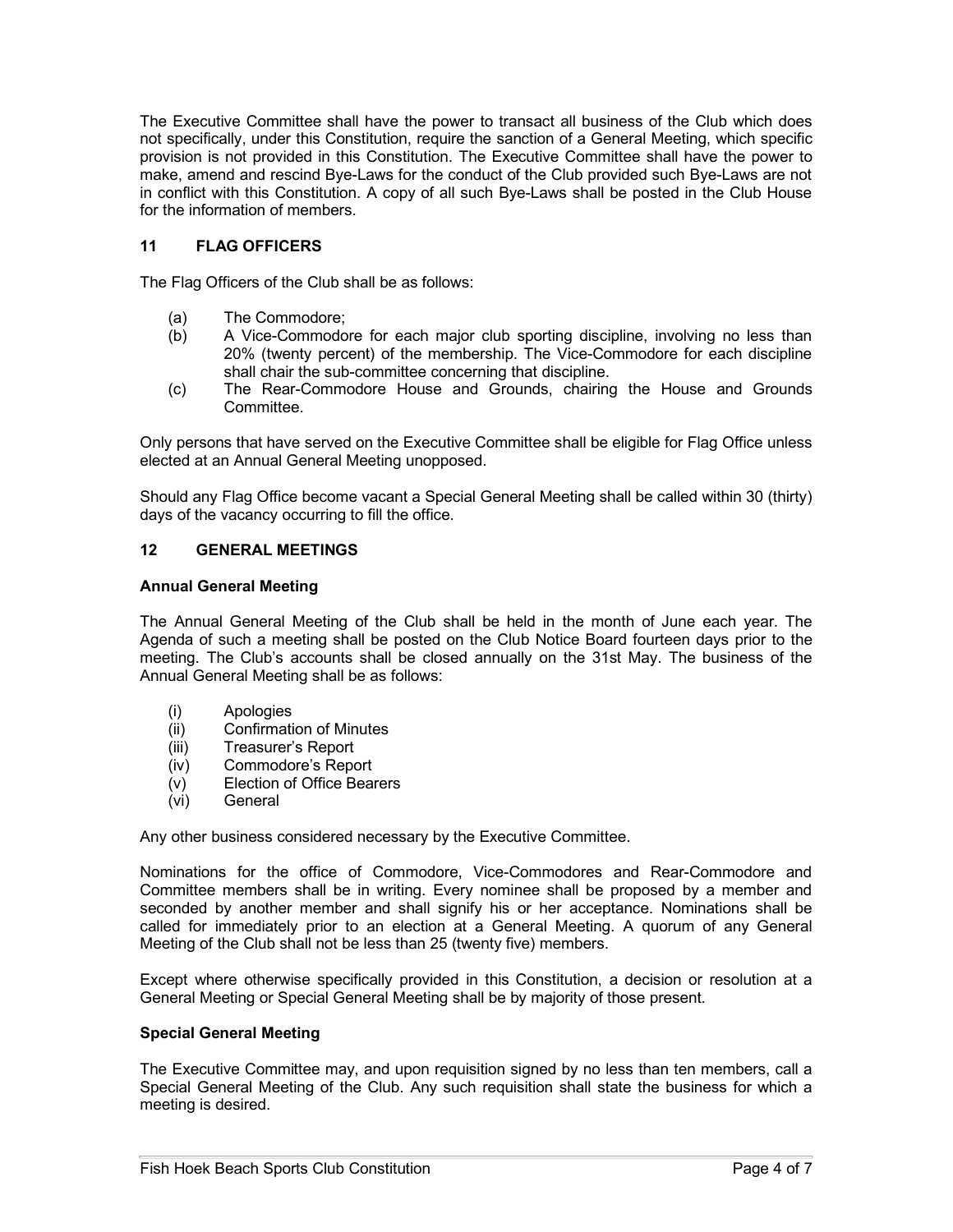Not less than 14 (fourteen) days prior to any Special General Meeting a notice shall be posted on the Club Notice Board. Such notice shall state the business for which such a meeting is called and any decisions and resolutions shall be confined to the scope thereof.

A quorum shall be 25 (twenty five) Club Members.

Should no quorum be present on the specified date for a Special General Meeting, the Chairman shall postpone the meeting for a period of 14 days to be reconvened at the same place and time. Should there be again no quorum present, the meeting shall not proceed.

# **13 CHAIRMAN AT MEETINGS**

In the absence of the Commodore, the senior Flag Officer present shall preside at any General Meeting. Should none of the aforementioned office-bearers be present, the Meeting shall appoint a Chairman. The Chairman shall have in addition to a deliberative, a casting vote in the event of equality of voting.

#### **14 INTERPRETATION**

If any question or dispute should arise at any meeting of the Club as to the interpretation or meaning of the Rules, the Chairman of such meeting shall give a ruling.

Any member present may object to such ruling whereupon the ruling shall be submitted to the meeting for final decision.

### **15 VOTING**

Members shall be entitled to vote at any General Meeting of the Club. Voting shall be by show of hands unless any member requests that the vote shall be by ballot. Except where otherwise in those rules specifically provided, a decision or resolution of a General Meeting shall be by a majority.

#### **16 MOTIONS**

Any motion put at a General Meeting of the Club shall be proposed by a member and seconded by another member.

#### **17 ALTERATIONS TO CONSTITUTION**

No alteration to, addition to or deletion from this Constitution shall be allowed except by a majority of not less than two-thirds of members present at a General Meeting. No resolution involving any alterations to, or addition to or deletion from this Constitution shall be put to a General Meeting unless notice thereof shall have been posted on the Club Notice Board for a period of not less than 14 days immediately prior to such General Meeting.

#### **18 BANK ACCOUNT**

Monies received on behalf of the Club shall be placed to the credit of the Club at its bank or in any Savings Account or such Trust Funds or other Financial Institutions as may be acceptable to the Executive Committee from time to time.

All cheques drawn against the Club's banking account aforesaid shall be signed by any two of the following: The Commodore, Treasurer or the Secretary.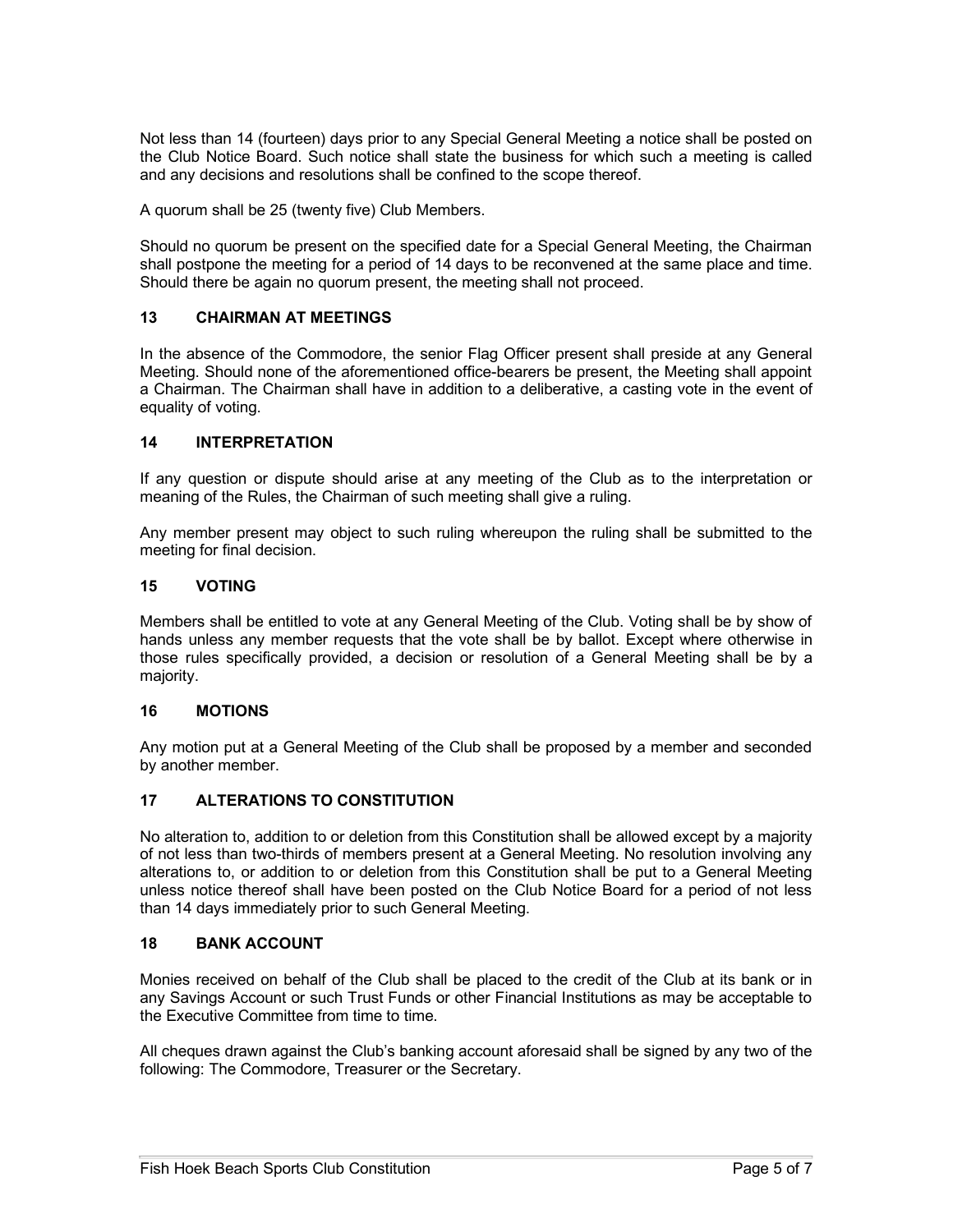# **19 AUDIT**

The Executive Committee shall appoint a qualified auditor to audit the accounts and Balance Sheet of the Club. Such Auditor shall not be an officer of the Club or a member of the Executive Committee.

# **20 IMMOVABLE PROPERTY**

The Club shall have the power to acquire, own or dispose of immovable property.

The Club shall have the power to borrow money under security of property, immovable or movable, and to authorize the execution of such mortgage bonds as may be necessary to effect this purpose.

# **21 LEGAL PROCEEDINGS**

The Commodore at the time being shall, when authorized to do so by the Executive Committee, take or defend any legal proceedings for or on behalf of the Club.

Service of any process upon the Commodore shall be deemed to be a service upon the club.

# **22 DAMAGE TO CLUB PROPERTY**

A member shall be responsible for any damage done to Club property whether such damage is done by the member or any one or more of his guests.

### **23 CLUB LIABILITY**

The Club shall not be liable for any property lost, stolen or damaged or mislaid on the Club premises nor shall the Club be responsible for bodily injury to any person while upon the Club premises.

# **24 TROPHIES**

Floating trophies may be retained by their winners after presentation provided that a written guarantee to return the trophy or trophies is sent to the Secretary and approval of the Executive Committee is obtained. A record of all the trophies shall be kept by the Secretary in a book provided for that purpose.

# **25 CLUB FLAG**

The Club Flag will be a pennant coloured orange and blue. The colours divided equally laterally from staff to fly. It will be flown orange colour upmost.

A rondell, coloured equally orange, white and blue with the letters F.H.B.S.C. in black across the white centre. The blue profile shows three breaking waves from left to right.

The rondell is positioned on the centre line of the pennant adjacent to the staff.

The Club colours will be orange, white and blue. The colour blue to be taken as a dark blue. (Midnight Blue).